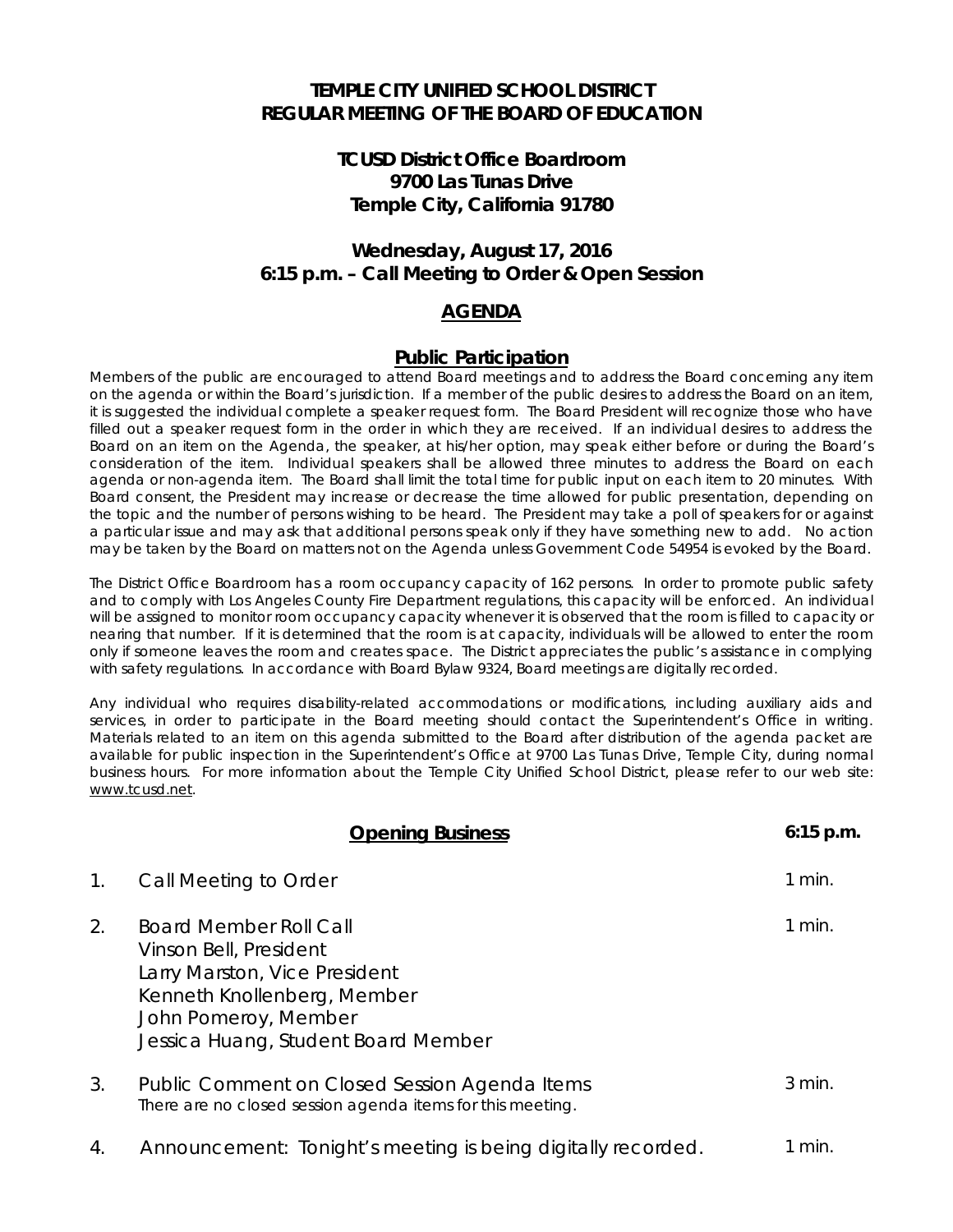Regular Meeting of the Temple City Unified School District Board of Education of August 17, 2016

| 5.  | Pledge of Allegiance led by Mr. Pomeroy                                                                                                                                                                       | 1 min.    |
|-----|---------------------------------------------------------------------------------------------------------------------------------------------------------------------------------------------------------------|-----------|
| 6.  | Announcement of Action(s) Taken in Closed Session, if any                                                                                                                                                     | $1$ min.  |
| 7.  | Special Recognition/Presentation<br>There are no special recognitions or presentations this evening.                                                                                                          | 2 min.    |
| 8.  | Public Comment on Agendized and Non-Agendized Items<br>The Board President may limit the time of presentation to 3 minutes per speaker per<br>subject and a maximum of 20 minutes for each subject matter.    |           |
| 9.  | <b>District Updates</b><br><b>Business Services (Marianne Sarrail)</b><br>Educational Services (Kate Franceschini)<br>$\bullet$<br>Personnel Services (Art Cunha)<br>$\bullet$                                |           |
| 10. | <b>Bargaining Unit Comments</b><br>Temple City Education Association (Deb Maurey)<br>California School Employees' Association #105 (Robin Penn)<br>California School Employees' Association #823 (Dave Niles) | 3 min.    |
| 11. | <b>Student Board Member Comments</b>                                                                                                                                                                          | 3 min.    |
| 12. | <b>Board Member Comments</b>                                                                                                                                                                                  | 10 min.   |
| 13. | Superintendent's Comments                                                                                                                                                                                     | 3 min.    |
| 14. | <b>Written Communications</b>                                                                                                                                                                                 | 2 min.    |
|     | <b>Discussion/Information Items</b><br>Items that the Board would like to discuss or information presented to the Board.<br>These items do not require Board action.                                          |           |
|     | <b>Business Services</b>                                                                                                                                                                                      |           |
| 15. | Measure S Bond Issuance Update (Mark Epstein and Tarana Alam<br>from CFS)                                                                                                                                     | 15 min.   |
|     | <b>Discussion/Action Agenda</b><br>Items that may require discussion but upon which the Board<br>is expected to take action during the meeting.                                                               | 7:09 p.m. |
|     | <b>Administration</b>                                                                                                                                                                                         |           |
| 16. | Interview and Consideration of Candidate(s) for Appointment to the<br>Temple City Unified School District Board of Education; Possible<br>Provisional Appointment of Candidate. (Education Code Section       | 110 min.  |

5091)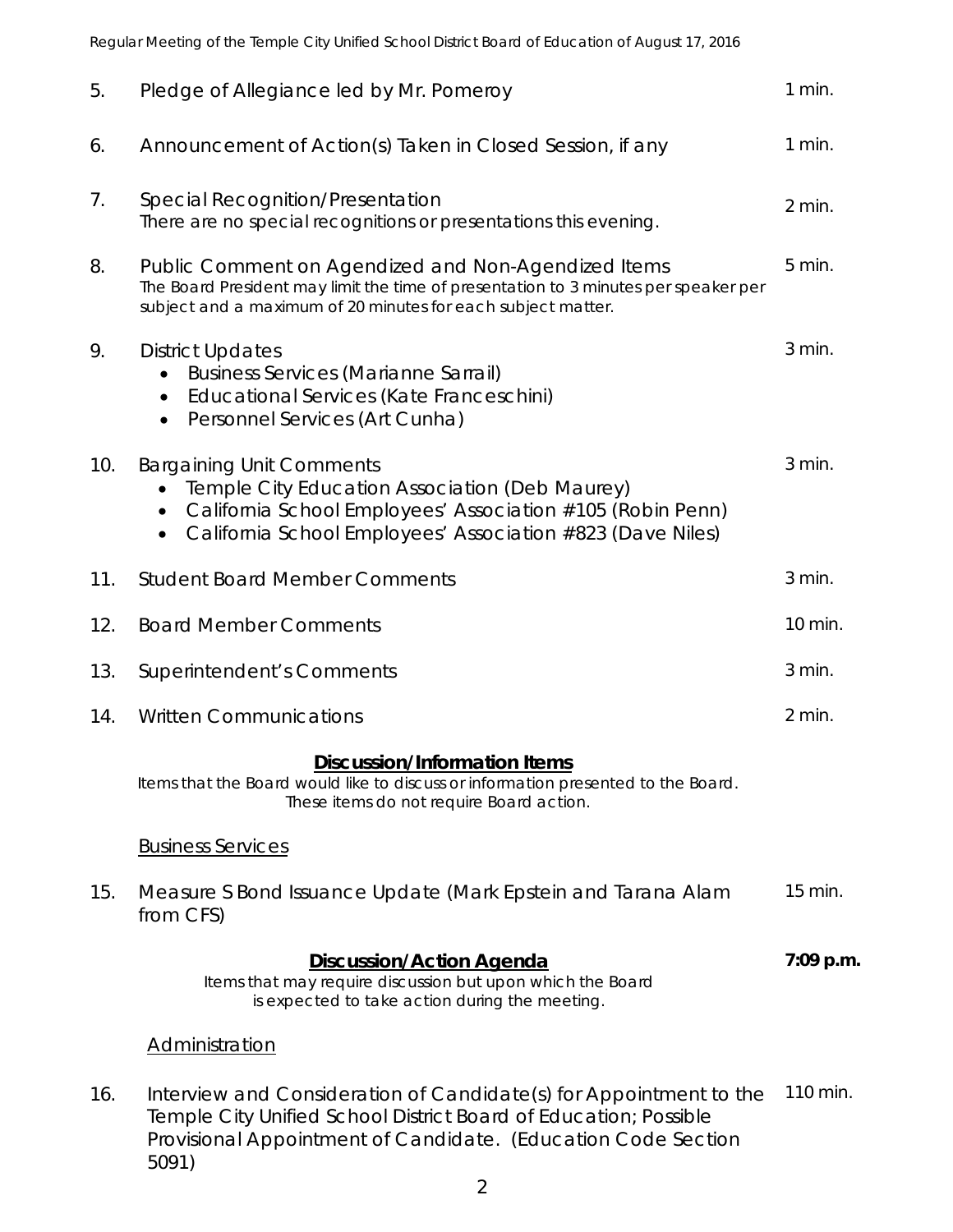Regular Meeting of the Temple City Unified School District Board of Education of August 17, 2016

|     | MOTION ______________ SECOND _____________ VOTE ___________                                                                                                                                                                                                                                                                                                                                                                                                                                                                       |                       |                                                                          |             |
|-----|-----------------------------------------------------------------------------------------------------------------------------------------------------------------------------------------------------------------------------------------------------------------------------------------------------------------------------------------------------------------------------------------------------------------------------------------------------------------------------------------------------------------------------------|-----------------------|--------------------------------------------------------------------------|-------------|
| 17. | Education                                                                                                                                                                                                                                                                                                                                                                                                                                                                                                                         |                       | Appoint __________ to Fill the Provisional Vacancy on the Board of       | 10 min.     |
|     |                                                                                                                                                                                                                                                                                                                                                                                                                                                                                                                                   |                       |                                                                          |             |
|     | <b>Educational Services</b>                                                                                                                                                                                                                                                                                                                                                                                                                                                                                                       |                       |                                                                          |             |
| 18. | $2$ min.<br>Approve Educator Effectiveness Block Grant (Kate Franceschini)                                                                                                                                                                                                                                                                                                                                                                                                                                                        |                       |                                                                          |             |
|     | MOTION ____________ SECOND ____________ VOTE _________                                                                                                                                                                                                                                                                                                                                                                                                                                                                            |                       |                                                                          |             |
|     | Personnel Services                                                                                                                                                                                                                                                                                                                                                                                                                                                                                                                |                       |                                                                          |             |
| 19. | Marietti)                                                                                                                                                                                                                                                                                                                                                                                                                                                                                                                         |                       | Approve Job Description for Work Experience Coordinator (Paul            | $2$ min.    |
|     | MOTION ____________ SECOND ___________VOTE _________                                                                                                                                                                                                                                                                                                                                                                                                                                                                              |                       |                                                                          |             |
|     | Administration                                                                                                                                                                                                                                                                                                                                                                                                                                                                                                                    |                       |                                                                          |             |
| 20. | $2$ min.<br>Receive for Second Reading and Approve Revised Board Policies:<br>Revised BP 1230, School Connected Organizations<br>$\bullet$<br>(Kate Franceschini)<br>Revised BP 4158, 4258, 4358 Employee Security (Paul Marietti)<br>$\bullet$<br>Revised BP 6179, Supplemental Instruction (Kate Franceschini)<br>$\bullet$<br>Revised BP 6190, Evaluation of the Instructional Program<br>$\bullet$<br>(Kate Franceschini)<br>Revised BP 6200, Adult Education (Kate Franceschini)<br>Revised BB 9222, Resignation (Art Cunha) |                       |                                                                          |             |
|     | MOTION _____________ SECOND ____________VOTE __________                                                                                                                                                                                                                                                                                                                                                                                                                                                                           |                       |                                                                          |             |
|     |                                                                                                                                                                                                                                                                                                                                                                                                                                                                                                                                   | <b>Consent Agenda</b> | Routine items approved by one motion and one vote unless a member of the | $9:15$ p.m. |
|     | Board or audience requests that any item be reviewed and voted upon separately.                                                                                                                                                                                                                                                                                                                                                                                                                                                   |                       | $3$ min.                                                                 |             |
| 21. | <b>Administration</b><br>July 27, 2016                                                                                                                                                                                                                                                                                                                                                                                                                                                                                            |                       | Minutes of the Regular Meeting of the Board of Education of              |             |
|     | <b>Business Services</b>                                                                                                                                                                                                                                                                                                                                                                                                                                                                                                          |                       |                                                                          |             |
| 22. |                                                                                                                                                                                                                                                                                                                                                                                                                                                                                                                                   |                       | Payroll Documents, Warrants, Contracts, and Purchase Orders              |             |